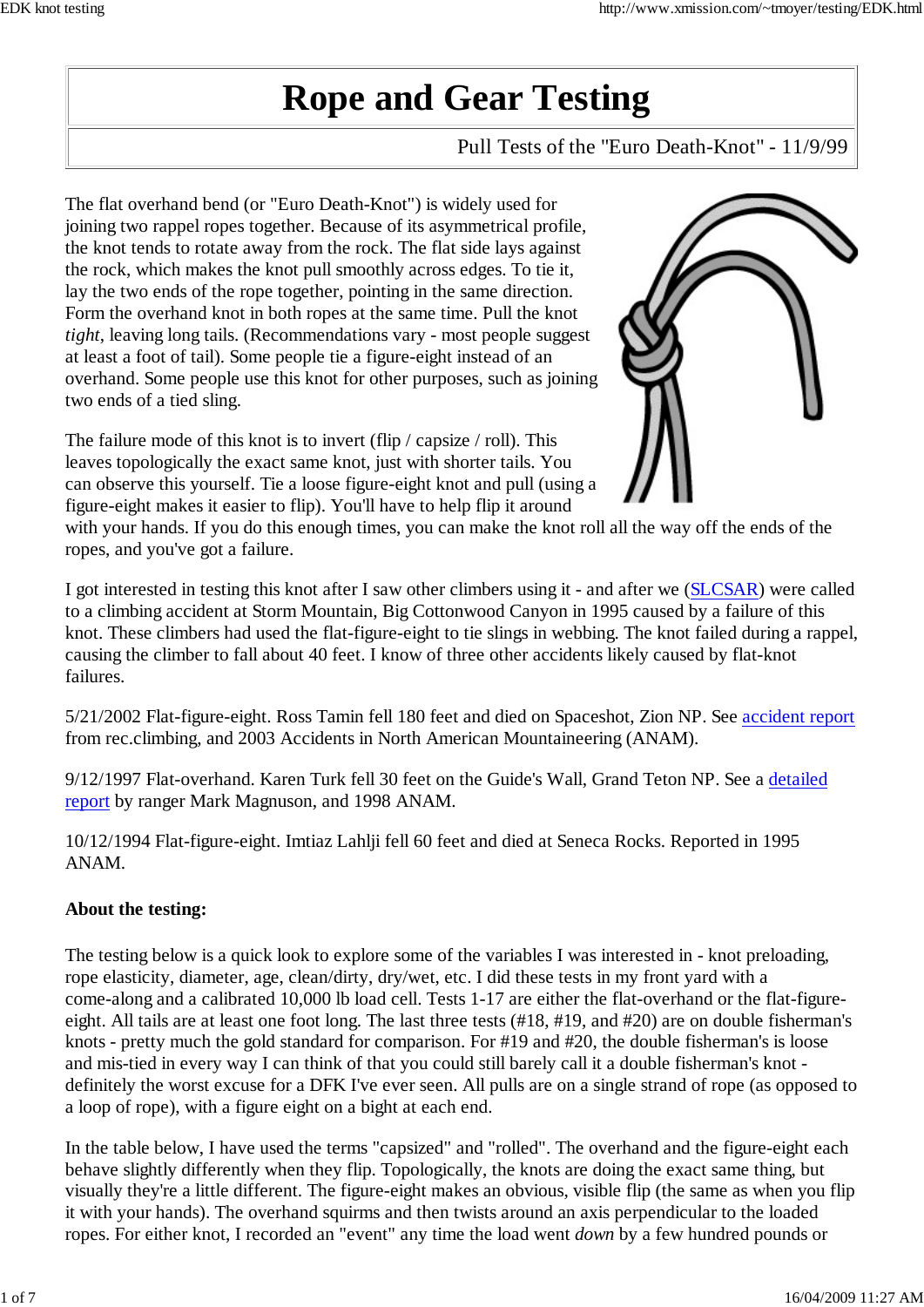more as I pulled.

I do not think that there's an easy definition of the strength of the flat-knots. *Most* of the time, if the tails are long enough, the process of repeated flips stops at some point and the knot cinches tighter and then holds until the rope breaks. In my testing, this often happened just as the knot was about to run out of tail. Since this process is so uncertain, I regard the force at the *first* flip as the failure load for the knot. I have seen other test data published which simply lists the strength (force at rope-failure) of the flat-knots. I think this is extremely misleading.

#### **Arguments in favor of the flat-overhand:**

#### *"The risk of getting a rope stuck on a rappel (using some other knot) exceeds the risk of having a flat-overhand knot come untied, especially if the climber has to solo up to get a stuck rope back."*

I'm not convinced. A fall on rappel is usually way more serious than a stuck rope. I've personally had ropes get stuck a handful of times. While it was annoying each time, it was never life-threatening. Usually for me, the case has been that I couldn't pull the ropes at all. Those times, it was easy to prusik back up the doubled ropes and re-rig (for a description of how to do this, see the links below.) Some of those times I've had enough foresight to have the first rappeller try a test pull, and re-rig it while the second was still at the anchor. Once, I've had ropes fall into a crack and get stuck (after pulling all the way through the anchor). In that case, I was able to lead back up on what rope I had left and get to the jam. A flat-overhand knot wouldn't have helped. I've never had ropes get stuck when I was halfway through pulling them.

In the 14 years I've been doing mountain rescue, I've only been on one rescue for a climber who fell while soloing (up from the ground!) to get a stuck rope and one rescue of climbers who were stranded mid-face by stuck rappel ropes. I've personally been on *five* rescues for falls caused by knot failure during a rappel (one flat-eight, three water-knots, and one not-knot), and many others caused by rappelling off the end of the rope or by belay errors. I'm just not seeing an epidemic of stuck ropes.

#### *"All knots have to be tied well to work properly. The flat-overhand is no different."*

Yeah - knots are typically stronger when they're tied neatly. Most knots (other than friction hitches such as kleimheist, autoblock, prusik) fail by breaking, and they break at roughly the same percentage of the rope's strength each time. Even when you tie them badly (tests #19 and #20), the consequence for most knots is just a small reduction in strength. The flat-knots fail by inverting, and their behavior is extremely sensitive to mis-tying.

#### *"Your data shows that the knot is safe. Besides, I've been using it for years and haven't had any problem."*

There's an enormous variability in the force it takes to start flipping the knot. I have no confidence that I've fully explored the parameters that affect the flipping, or that one test for each set of parameters creates much statistical confidence in the answer. As someone said, "it's not the average that's the concern, it's the standard deviation." What I do know is that I didn't find any combinations of factors for a well-dressed, well-preloaded, flat-overhand or flat-figure-eight knot with sufficient tails that would cause failure at less than body weight. I also know that millions of rappels have taken place on these knots without failures. I suspect that in each of the four accidents I mentioned above, the knots were too loose and the tails were too short, but it's also possible that they simply found a combination of rope sizes and conditions that doesn't hold as well as the ropes that I tested.

## **My opinions:**

I have personally used the flat-overhand on some rappels where I thought pulling the ropes across an edge might cause problems. Otherwise, I use a figure-eight follow-through knot with grapevine safeties. Most of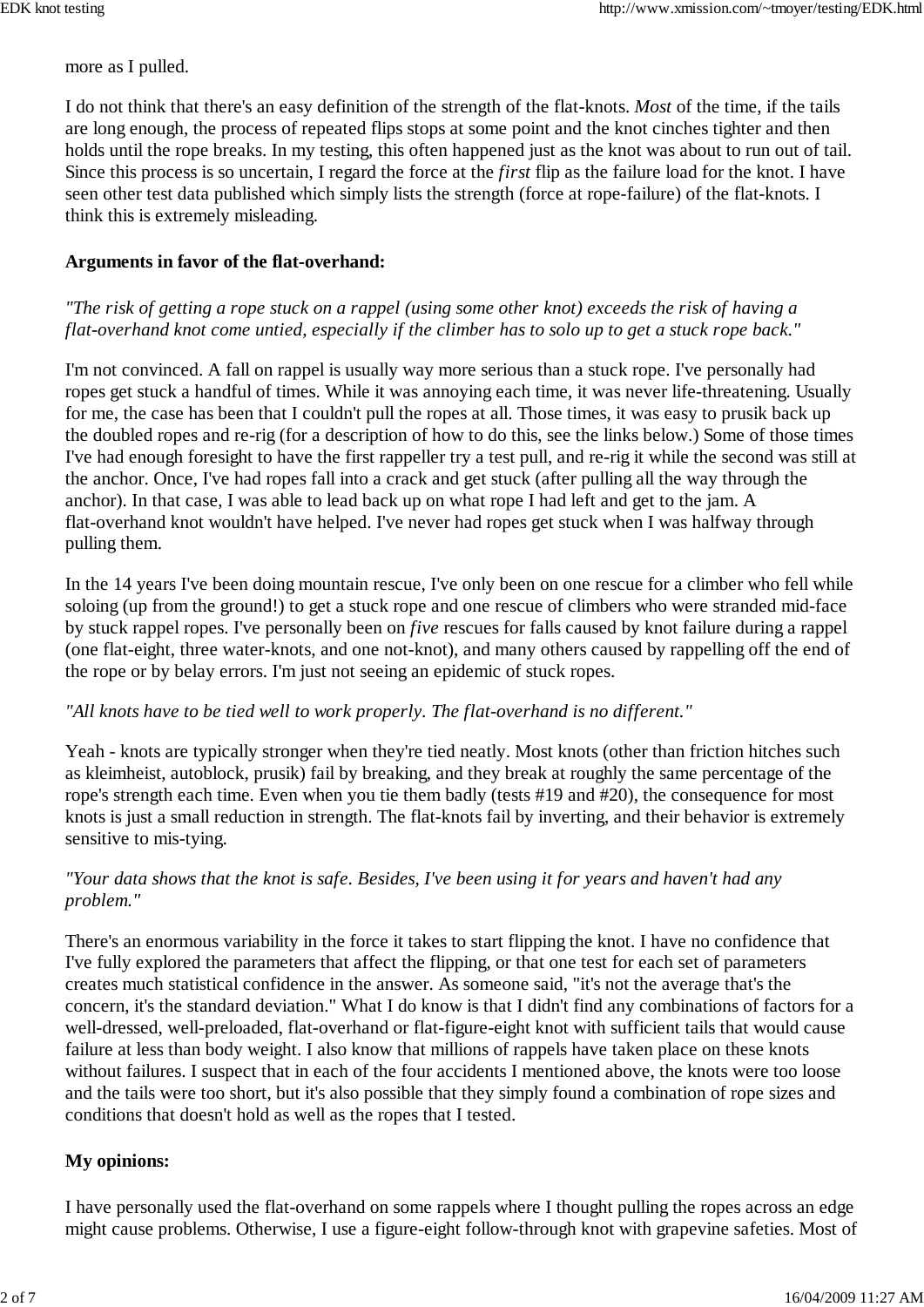the people I know use the flat-overhand, including Chris Harmston, who co-wrote the high-strength cord paper with me. I don't believe the flat-overhand will ever fail under body weight if it is tied well.

The flat-overhand is clearly better than the flat-figure-eight. The flat-eight is represented three-to-one in the accidents despite (to the best of my knowledge) many more climbers using the overhand. The flat-eight also starts flipping at a lower load (750 lbs vs 1400 lbs for well-tied, 110 lbs vs 200 lbs for badly tied) than the overhand, and it eats two to three times as much tail in each flip.

I think both knots are a bad choice for tying slings. Why would you need the pulling advantage of an asymmetrical knot in a tied sling? And why would you be willing to put up with the uncertainty in the strength? Tie a real knot. I use a water-knot (see my water-knot testing and cautions) for slings I plan to untie later, and a single or double-fisherman's for slings I don't plan to untie - like slings that I leave at an anchor.

I also think both knots are a bad choice for more than body-weight, for use as a moving knot during a lowering, or to hold dynamic loads. I think to use them for a rescue lowering or belay is to invite an accident. There *are* a few rescue teams who use them for lowering, and they have had no accidents yet that I know of. One team that I spoke to about my testing has now changed their protocols and discontinued their use of the knot.

Adding a safety by tying a second overhand on top of the first is probably a good idea. This likely helps prevent flipping (I haven't tested it yet). It does sacrifice some of the cleanness of the knot, but at least it's all still asymmetrical. Dan Lehman has also proposed some variations of the overhand to me that look very promising. They keep the asymmetry and are all probably much harder to flip than the overhand. If I get any spare time I will test these and post the results.

#### **Further Reading and Test Data on flat-knots:**

Preferred Knots for Use in Canyons - from Bushwalker's Wilderness Rescue Research Page. Long paper with pull-test data on a number of knots used to join ropes, including measurement of the force to drag the knots across edges. The author concludes that the flat-overhand is his preferred choice and that the flat-figure-eight is dangerous.

Chockstone Tech Tips/JoinRopes - good pictures of knots and discussion. No testing. They express a preference for the figure-eight follow-through, and show the flat-figure-eight knot with a skulland-crossbones.

Edelrid tests - (in German, with much of it translated into English). Test data on three knots: the flat-overhand, the double-fisherman's tied as a flat-knot (photo at right from their page), and on a new type of flat-knot. He translates it as "Triple Fisherman's", but it's not. The flat-double-fisherman's didn't invert at all in his tests. Cool! People have asked me about it, but I haven't done any tests.



Abseil Knots - from NeedleSports. Pull-test data on the flat-overhand and flat-figure-eight, including data on frozen ropes. The author prefers the flat-overhand with a second overhand as a safety (he calls this the double-overhand). He calls the flat-figure-eight the "instant-death knot."

#### **Information on Stuck Rappel Ropes:**

Unsticking a stuck rope - good description of what to do when your ropes won't move, including how to get back up the doubled rope.

Returning back up your rope - good description of what to do in the worst case, where the rope gets stuck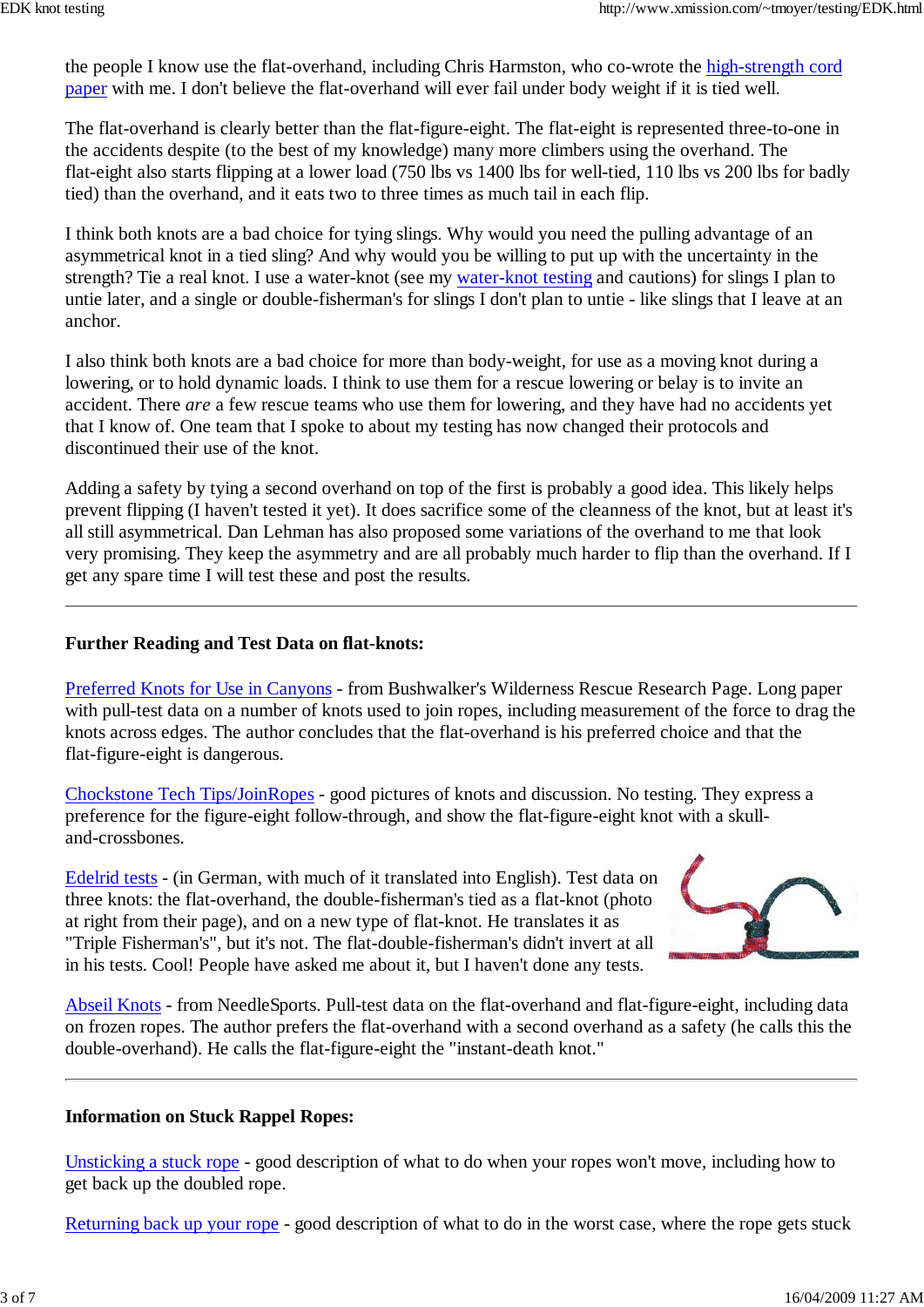when you're halfway through pulling it.

# **Tom's Pull-Test Data:**

| Test |              |                 |                                     |                                                           |              |      |
|------|--------------|-----------------|-------------------------------------|-----------------------------------------------------------|--------------|------|
| #    | <b>Knot</b>  | Rope 1          | Rope 2                              | <b>Description of Knot</b>                                | <b>Event</b> | Load |
|      |              |                 |                                     | well dressed and                                          |              |      |
|      |              | Mammut 7/16"    | Mammut 7/16"                        | pretensioned - pulled                                     |              | 750  |
|      | $1$ Figure 8 | Static (Used)   | Static (Used)                       | separately on all 4 strands                               | Capsized     | lbs  |
|      |              |                 |                                     |                                                           | Rope         |      |
|      |              |                 |                                     |                                                           | broke at     | 2520 |
|      |              |                 |                                     |                                                           | knot         | lbs  |
|      |              |                 |                                     |                                                           |              |      |
|      |              | Unknown red     | Unknown red                         | well dressed and                                          |              |      |
|      |              | $11$ mm         | $11 \text{ mm}$                     | pretensioned - pulled                                     |              | 590  |
|      | $2$ Figure 8 |                 |                                     | Dynamic (Used) Dynamic (Used) separately on all 4 strands | Capsized     | lbs  |
|      |              |                 |                                     |                                                           |              | 2280 |
|      |              |                 |                                     |                                                           | Capsized     | lbs  |
|      |              |                 |                                     |                                                           | Rope         |      |
|      |              |                 |                                     |                                                           | broke at     | 2560 |
|      |              |                 |                                     |                                                           | knot         | lbs  |
|      |              |                 |                                     |                                                           |              |      |
|      |              | Unknown red     | Unknown red                         | well dressed, but not well<br>pretensioned - pulled 2     |              |      |
|      |              | $11 \text{ mm}$ | $11 \text{ mm}$                     | strands against 2 strands                                 |              | 290  |
|      | $3$ Figure 8 |                 |                                     | Dynamic (Used) Dynamic (Used) with about 10 lbs force     | Capsized     | lbs  |
|      |              |                 |                                     |                                                           | Stopped      | 2800 |
|      |              |                 |                                     |                                                           | Test         | lbs  |
|      |              |                 |                                     |                                                           |              |      |
|      |              | Unknown red     | Unknown red                         |                                                           |              |      |
|      |              | $11 \text{ mm}$ | $11 \text{ mm}$                     | sloppy - crossing strands and                             |              | 110  |
|      | $4$ Figure 8 |                 | Dynamic (Used) Dynamic (Used) loose |                                                           | Capsized     | lbs  |
|      |              |                 |                                     |                                                           |              | 140  |
|      |              |                 |                                     |                                                           | Capsized     | lbs  |
|      |              |                 |                                     |                                                           |              | 340  |
|      |              |                 |                                     |                                                           | Capsized     | lbs  |
|      |              |                 |                                     |                                                           |              | 420  |
|      |              |                 |                                     |                                                           | Capsized     | lbs  |
|      |              |                 |                                     |                                                           |              | 530  |
|      |              |                 |                                     |                                                           | Capsized     | lbs  |
|      |              |                 |                                     |                                                           | Stopped      | 2500 |
|      |              |                 |                                     |                                                           | Test         | lbs  |
|      |              |                 |                                     |                                                           |              |      |
|      |              | Unknown red     | Unknown red                         | well dressed and                                          |              |      |
|      |              | $11 \text{ mm}$ | $ 11$ mm                            | pretensioned - pulled                                     |              | 1400 |
|      | 5 Overhand   |                 |                                     | Dynamic (Used) Dynamic (Used) separately on all 4 strands | Rolled       | lbs  |
|      |              |                 |                                     |                                                           |              | 1940 |
|      |              |                 |                                     |                                                           | Rolled       | lbs  |
|      |              |                 |                                     |                                                           |              |      |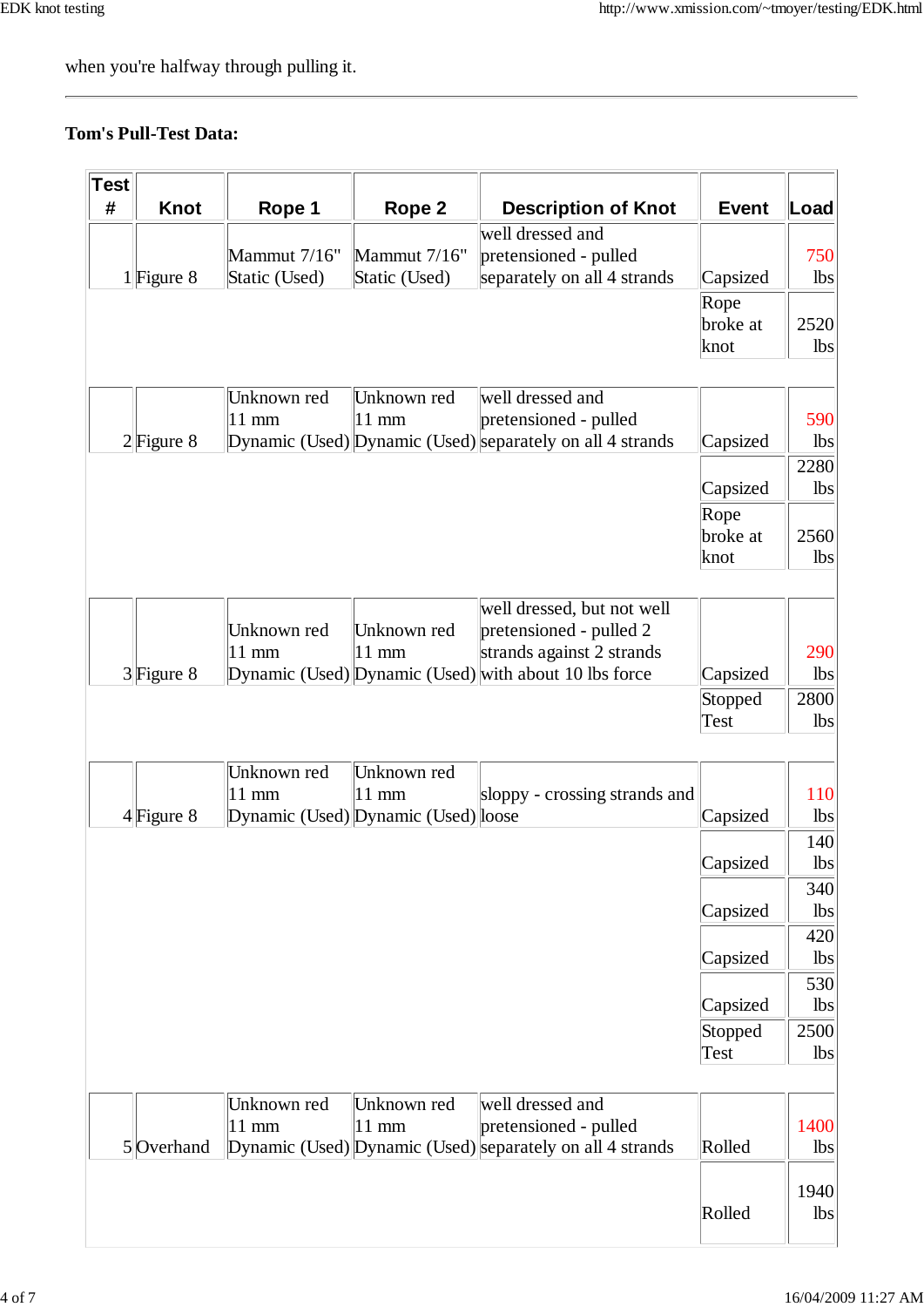|               |                        |                                       |                                                         |          | 1990       |
|---------------|------------------------|---------------------------------------|---------------------------------------------------------|----------|------------|
|               |                        |                                       |                                                         | Rolled   | lbs        |
|               |                        |                                       |                                                         | Rope     |            |
|               |                        |                                       |                                                         | broke at | 2070       |
|               |                        |                                       |                                                         | knot     | lbs        |
|               |                        |                                       |                                                         |          |            |
|               |                        |                                       | well dressed and                                        |          |            |
|               | Mammut 7/16"           | Mammut 7/16"                          | pretensioned - pulled                                   | Stopped  | 2540       |
| 6 Overhand    | Static (Used)          | Static (Used)                         | separately on all 4 strands                             | Test     | lbs        |
|               |                        |                                       |                                                         |          |            |
|               | ABC/Sterling           | ABC/Sterling                          | well dressed and                                        |          |            |
|               | $7/16$ " Static        | $7/16$ " Static                       | pretensioned - pulled                                   |          | 2500       |
|               |                        |                                       |                                                         | Stopped  |            |
| $7$ Figure 8  | (New)                  | (New)                                 | separately on all 4 strands                             | Test     | <b>lbs</b> |
|               |                        |                                       |                                                         |          |            |
|               | Blue Water $II+$       | Blue Water $II+$                      | well dressed and                                        |          |            |
|               | $7/16$ " Static        | $7/16$ " Static                       | pretensioned - pulled                                   |          | 2170       |
| $8$ Figure 8  | (New)                  | (New)                                 | separately on all 4 strands                             | Capsized | lbs        |
|               |                        |                                       |                                                         | Stopped  | 2550       |
|               |                        |                                       |                                                         | Test     | lbs        |
|               |                        |                                       |                                                         |          |            |
|               | Unknown red            | ABC 8mm                               | well dressed and                                        |          |            |
|               | $11 \text{ mm}$        | <b>Static Cord</b>                    | pretensioned - pulled                                   |          | 1330       |
| $9$ Figure 8  | Dynamic $(Used)$ (New) |                                       | separately on all 4 strands                             | Capsized | <b>lbs</b> |
|               |                        |                                       |                                                         |          | 1550       |
|               |                        |                                       |                                                         | Capsized | <b>lbs</b> |
|               |                        |                                       |                                                         | 8mm      |            |
|               |                        |                                       |                                                         | broke at | 2700       |
|               |                        |                                       |                                                         | knot     | lbs        |
|               |                        |                                       |                                                         |          |            |
|               |                        |                                       | well dressed and                                        |          |            |
|               |                        |                                       | pretensioned - pulled                                   |          |            |
|               | Unknown red            | Unknown red                           | separately on all 4 strands -                           |          |            |
|               | $11 \text{ mm}$        | $11 \text{ mm}$                       | wet - soaked in bucket $\sim$ 15                        |          | 470        |
| $10$ Figure 8 |                        | Dynamic (Used) Dynamic (Used) minutes |                                                         | Capsized | lbs        |
|               |                        |                                       |                                                         | Rope     |            |
|               |                        |                                       |                                                         | broke at | 2790       |
|               |                        |                                       |                                                         | knot     | <b>lbs</b> |
|               |                        |                                       |                                                         |          |            |
|               |                        |                                       | well dressed, but not well                              |          |            |
|               |                        |                                       | pretensioned - pulled 2                                 |          |            |
|               |                        |                                       | strands against 2 strands                               |          |            |
|               | Unknown red            | Unknown red                           | with about 10 lbs force - wet                           |          |            |
|               | $11$ mm                | $11 \text{ mm}$                       | $\frac{1}{2}$ soaked in bucket $\sim$ 5                 |          | 290        |
| 11 Figure $8$ |                        | Dynamic (Used) Dynamic (Used) minutes |                                                         | Capsized | lbs        |
|               |                        |                                       |                                                         | Rope     |            |
|               |                        |                                       |                                                         | broke at | 2470       |
|               |                        |                                       |                                                         | knot     | <b>lbs</b> |
|               |                        |                                       |                                                         |          |            |
|               |                        |                                       | well dressed and                                        | Webbing  |            |
|               | 1" Tubular             | 1" Tubular                            | pretensioned - pulled                                   | broke at | 2070       |
| $12$ Figure 8 |                        |                                       | Webbing (New) Webbing (New) separately on all 4 strands | knot     | lbs        |
|               |                        |                                       |                                                         |          |            |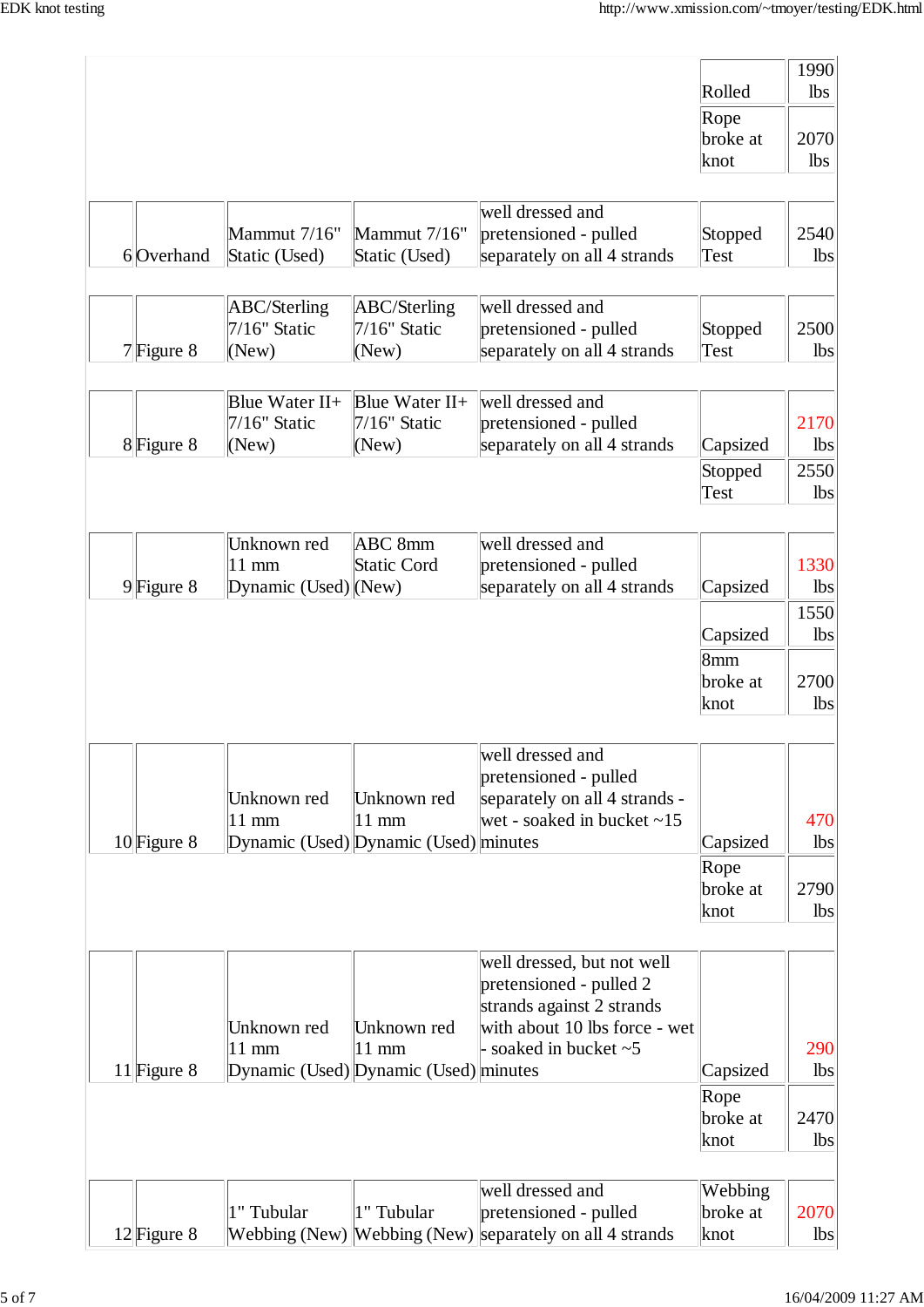$\overline{\phantom{a}}$ 

|             |                                |                                     | well dressed, but not well                            |          |                |
|-------------|--------------------------------|-------------------------------------|-------------------------------------------------------|----------|----------------|
|             | Unknown red                    | Unknown red                         | pretensioned - pulled 2                               |          |                |
|             | 11 mm                          | $11 \text{ mm}$                     | strands against 2 strands                             |          | 1070           |
| 13 Overhand |                                |                                     | Dynamic (Used) Dynamic (Used) with about 10 lbs force | Rolled   | lbs            |
|             |                                |                                     |                                                       |          | 1120           |
|             |                                |                                     |                                                       | Rolled   | lbs            |
|             |                                |                                     |                                                       |          | 1470           |
|             |                                |                                     |                                                       | Rolled   | $\mathbf{lbs}$ |
|             |                                |                                     |                                                       |          | 1870           |
|             |                                |                                     |                                                       | Rolled   | lbs            |
|             |                                |                                     |                                                       |          | 2000           |
|             |                                |                                     |                                                       | Rolled   | lbs            |
|             |                                |                                     |                                                       | Rope     |                |
|             |                                |                                     |                                                       | broke at | 2100           |
|             |                                |                                     |                                                       | knot     | lbs            |
|             |                                |                                     |                                                       |          |                |
|             | Unknown red                    | Unknown red                         |                                                       |          |                |
|             | 11 mm                          | $11$ mm                             | sloppy - crossing strands and                         |          | 200            |
| 14 Overhand |                                | Dynamic (Used) Dynamic (Used) loose |                                                       | Rolled   | lbs            |
|             |                                |                                     |                                                       |          | 370            |
|             |                                |                                     |                                                       | Rolled   | lbs            |
|             |                                |                                     |                                                       |          | 1400           |
|             |                                |                                     |                                                       | Rolled   | lbs            |
|             |                                |                                     |                                                       |          |                |
|             |                                |                                     |                                                       | Rope     |                |
|             |                                |                                     |                                                       | broke at | 2100           |
|             |                                |                                     |                                                       | knot     | lbs            |
|             | Unknown red                    | Mammut 8mm                          | well dressed and                                      |          |                |
|             | $11$ mm                        | <b>Static Cord</b>                  | pretensioned - pulled                                 |          | 1230           |
| 15 Overhand | $ D$ ynamic (Used) $ $ (New)   |                                     | separately on all 4 strands                           | Rolled   | lbs            |
|             |                                |                                     |                                                       |          | 1610           |
|             |                                |                                     |                                                       | Rolled   | lbs            |
|             |                                |                                     |                                                       |          | 1930           |
|             |                                |                                     |                                                       | Rolled   | lbs            |
|             |                                |                                     |                                                       |          |                |
|             |                                |                                     |                                                       |          | 1840           |
|             |                                |                                     |                                                       | Rolled   | lbs            |
|             |                                |                                     |                                                       | 8mm      |                |
|             |                                |                                     |                                                       | broke at | 1770           |
|             |                                |                                     |                                                       | knot     | lbs            |
|             |                                |                                     |                                                       |          |                |
|             | Unknown red<br>$11 \text{ mm}$ | Unknown red<br>$11 \text{ mm}$      |                                                       |          | 300            |
| 16 Overhand |                                | Dynamic (Used) Dynamic (Used) loose | sloppy - crossing strands and                         | Rolled   | lbs            |
|             |                                |                                     |                                                       |          |                |
|             |                                |                                     |                                                       |          | 420            |
|             |                                |                                     |                                                       | Rolled   | lbs            |
|             |                                |                                     |                                                       |          | 1440           |
|             |                                |                                     |                                                       | Rolled   | lbs            |
|             |                                |                                     |                                                       |          | 1520           |
|             |                                |                                     |                                                       | Rolled   | lbs            |